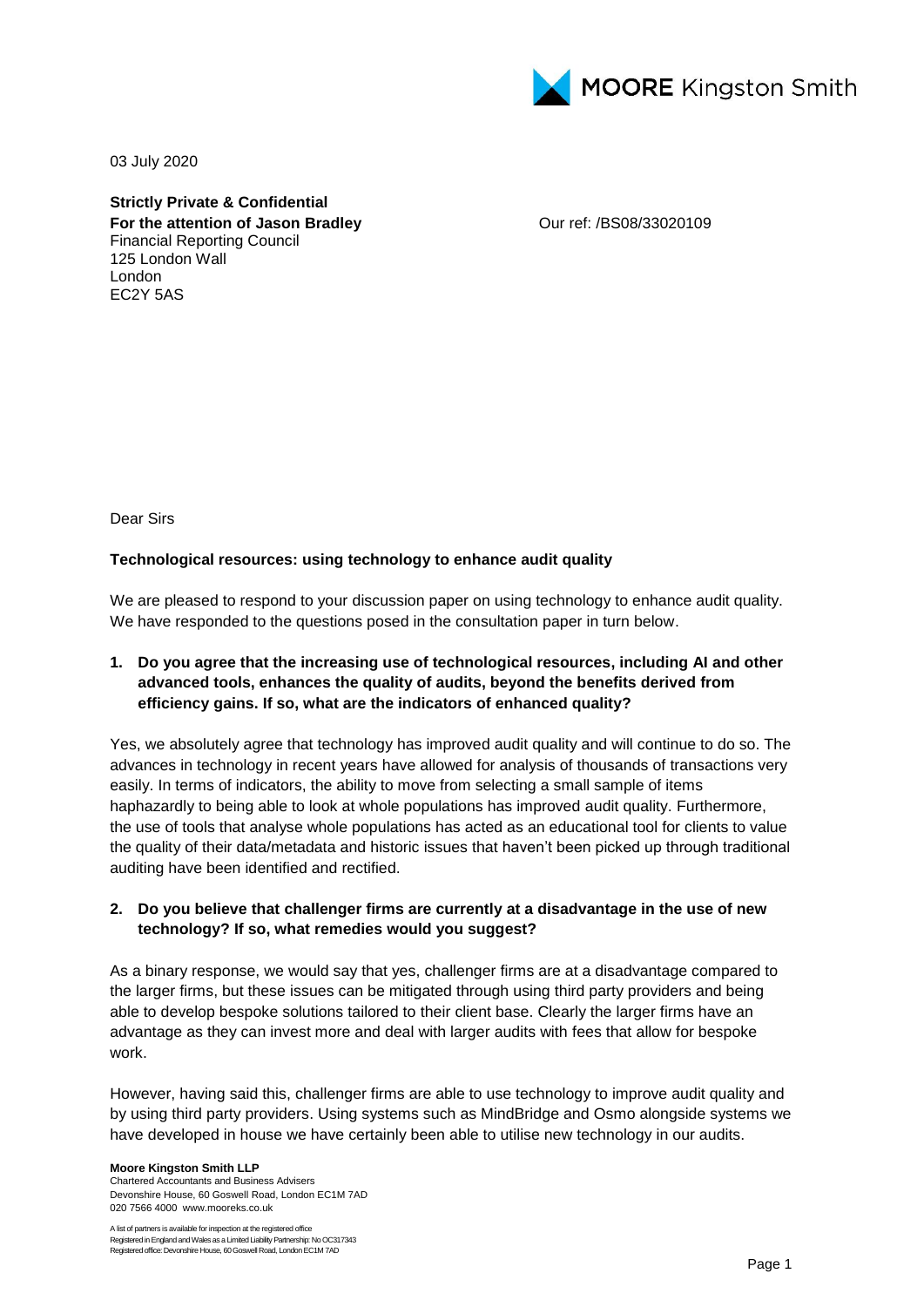

A key issue has been standardising data extracted from client's systems to ensure that the solutions work across the board for our largely SME client base. One remedy may be to encourage more challenger firms to work with other firms, in a similar way to the consortium behind Engine B. Similarly, many challenger firms are members of international networks and associations and firms can work together to help determine a strategy.

### **3. Other than investment, what do you believe are the key challenges auditors face in the increasing utilisation of automated tools and techniques within the audit process? Again, what remedies would you suggest to overcome these challenges?**

We feel that one of the biggest issues is that there is a lack of transparency in what might be considered best practice. We are aware that the largest firms have more contact with regulators to discuss what they might be considered best practice and what would be acceptable. One step the FRC could take is to widen the scope of these discussions to include challenger firms.

Another issue is the lack of standardised data. Much of the challenge in using technology is the fact that client data needs to be manipulated to be used appropriately. In addition to this many clients are unable to extract the required information from their systems, either through limitations in the systems they use or limited IT support available to them.

Another challenge is selling the value of an enhanced audit to some clients. Many smaller entities perceive the audit as a cost sensitive annual compliance exercise and are unwilling to invest more time to get a better quality product from us.

# **4. Does the current assurance model or the auditing standards represent an obstacle to technological innovation? If yes, then what specific standards, objectives, requirements or guidance cause practitioners particular difficulties?**

The issue with the current auditing standards is that they are a one size fits all solution to be used globally by firms of all sizes and for very small audits of a scale that simply are not undertaken in the UK. As a result the current and future standards refer to new technology as a "could" requirement rather than mandating it. One solution may be a UK specific standard or UK specific guidance notes setting out what is expected. We would welcome a formalised push towards using these techniques rather than an informal move to this through regulator feedback.

Any guidance issued needs to include specific examples. Whilst the knowledge that larger firms are using data analytics and AI is useful, it would be valuable to have specific examples of what functions these tools have and how they have been applied to a specific audit risk.

# **5. Do you believe the current level of training given to auditors – both trainees and experienced staff – is sufficient to allow them to understand and deploy the technological resources being made available?**

Our experience is that the level of skills vary within any given intake of graduates, especially in simply using Excel to manipulate data. The industry faces a challenge to upskill people and we are trying to do it. We are actively encouraging audit trainees to learn to code in Python, or at least understand what might be possible with the right skills and the code freely available on the internet. These skills will be vital in the future and training will be expanded. Though in the future we expect platforms will develop to be more plug and play rather than requiring coding from scratch. We feel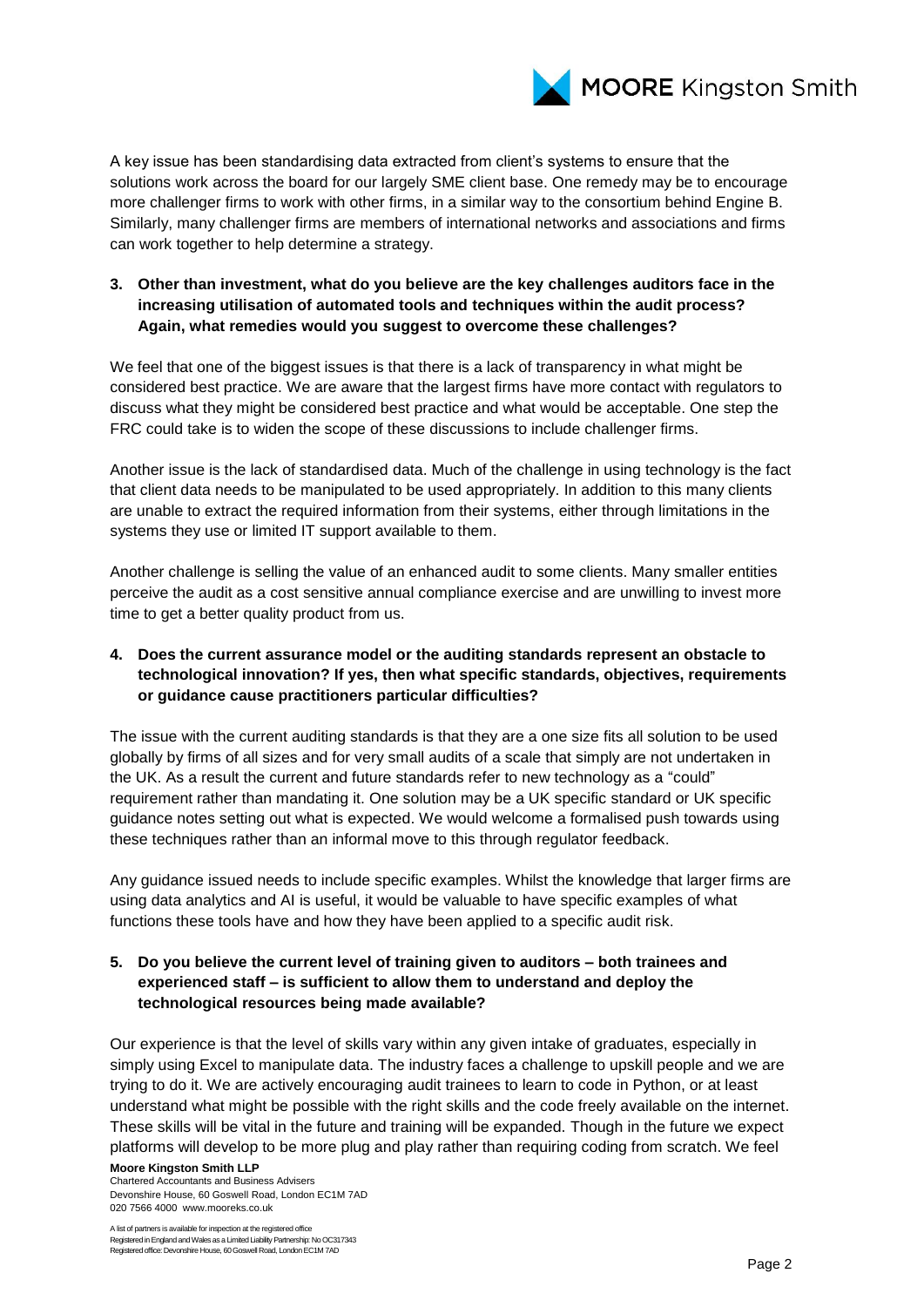

that expanding the skillset of most accountants in the business is better than having a separate team of data specialists. This allows people with understanding of the clients able to create specific solutions tailored to the problems at hand.

We welcome the fact that data analytics has been included in the latest ICAEW exams but are concerned that it only features one third party product.

**6. What firm-wide controls do you believe are appropriate to ensure that new technology is deployed appropriately and consistently with the requirements of the auditing standards, and provides high quality assurance which the firm can assure and replicate more widely?**

We have set up clear controls on using data analytics platforms, in particular concerning the weightings given to each control point within MindBridge that assesses the risk of each transaction in the year. Our firm's settings fit the majority of our clients and any deviations from those need to be documented, justified and reviewed by the RI. A key stage is reviewing the output from the systems and understanding why the items flagged for follow up have been selected.

Ensuring staff using the platforms have adequate training is critical to this. It is vital that the people using the software understand how the technology works and how their inputs will affect the outputs. We have mandated the use of MindBridge on audits (subject to a minimum fee threshold) and as such everyone who works on audits has received training on it tailored to their role.

**7. Are you aware of the use of new technologies in analysing and interpreting information provided by auditors – including, for example, auditor's reports? If yes, then do you foresee implications for the form and content of auditor's reports?**

We are aware of the new technologies, particularly natural language processing techniques used by law firms in interpreting large contracts. We believe these will be helpful, but not without concerns as to how an algorithm may interpret text within an audit report. We do not want to see an approach that leads to boiler plate text that will lead to poorer quality information provided about our audit work to the users of the accounts.

#### **8. What do you see as being the main ethical implications arising from the greater use of technology and analytics in an audit?**

As with many of these systems, we have a worry that in built bias may create systems that look at problems in one way and fail to spot issues. Furthermore we need to ensure that people receive the right level of training in order to be able to use the tools properly and use their judgement to critically assess the results, we see this tools as a way to augment our expertise and replace our auditors. At this point in time there is a great level of healthy scepticism about the tools which may not be the case in the future.

There is also a risk in educating clients to be able to prepare a consistent data set for internal purposes as well as for the audit. This may become a regular non-audit service and auditors need to be aware of the threats posed. Furthermore auditors are now receiving vast quantities of data compared to only a short time ago, auditors need be wise to data security threats and ensure that contractual arrangements about the ownership arrangements relating to client data used by third party providers.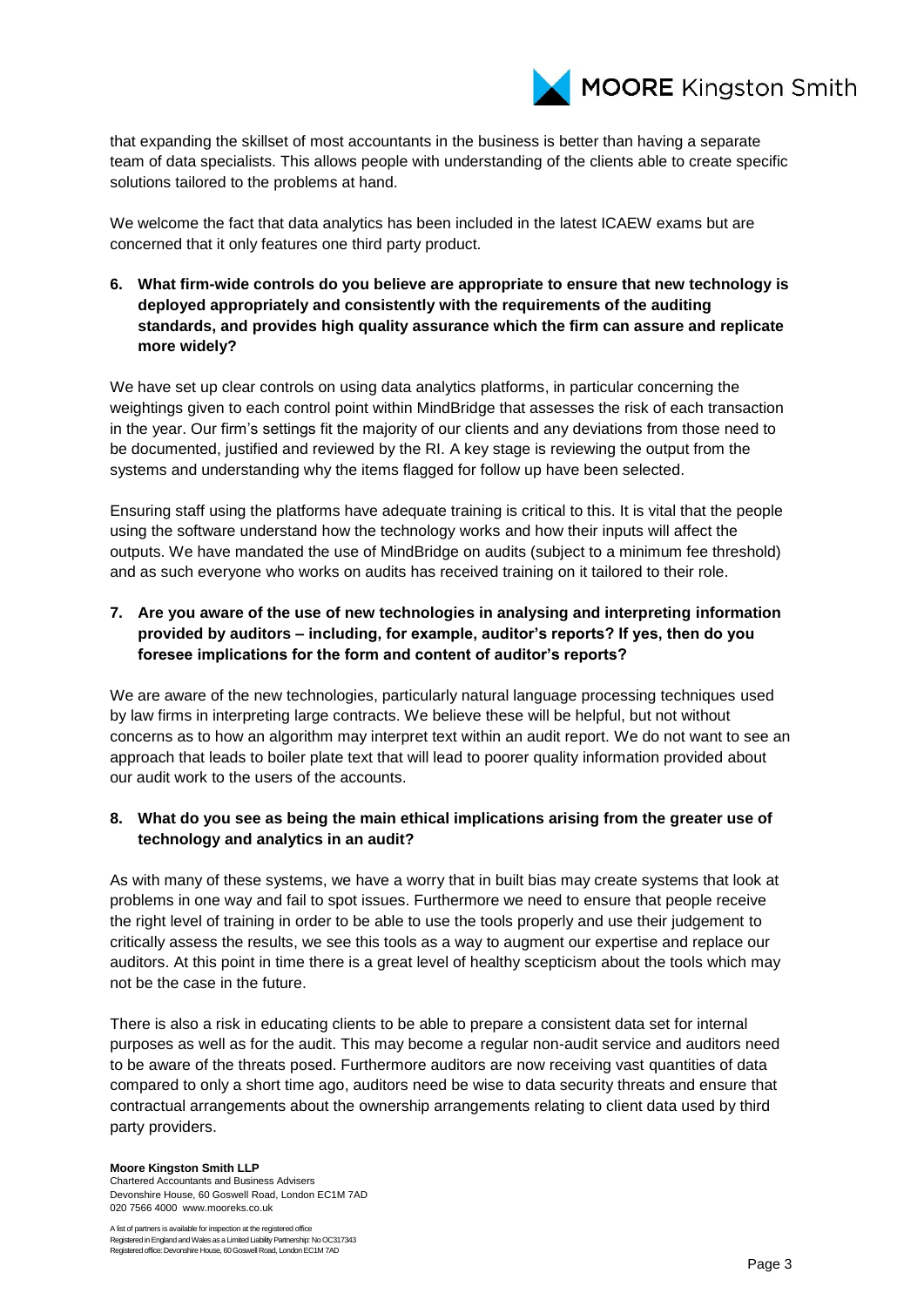

### **9. Do you believe there is value in the UK having consistent data standards to support high quality audit, similar to that developed in the US?**

We absolutely do believe that there is value in having consistent data standards, indeed going further than the developments in the US. We are actively involved in the Engine B project and feel that it would be a very big step forward for this.

# **10. Do you agree that threats to auditor independence may arise through the provision of wider business insights (not as part of the audit itself) drawn from the interrogation company data? If so, what measures would mitigate this risk from crystallising?**

As audits are largely looking at historic information some time after the year end. The provision of any commentary that may be considered to be business insights will be past the point of the decision so any threats are minimal. Where the potential threats arise is perhaps during a non-audit service providing real time or monthly information, perhaps using dashboards to present data to the client. As auditors we will need to make sure that we do not step into the role of management and that any information provided is purely to help management make decisions.

# **11. Do you agree that audit documentation can be more challenging when an audit has been conducted with automated tools and techniques? If so, please identify specific areas where is a problem.**

Yes, we do agree that audit documentation can be more challenging when using automated tools and techniques. The outputs from third party suppliers have, in the past, been limited and ensuring we have appropriate audit documentation to explain the testing, the rationale for using the automated tool (where it has not been mandated) and the output must be included on every audit file. We are pleased to see that the third party suppliers we work with have responded to this and developed new ways to extract the information in a way that it can be integrated into our working papers easily.

### **12. Have you encountered challenges in dealing with the volume of 'exceptions' arising from the use of more complex or comprehensive data analytic procedures?**

We have indeed found this, particularly in the early stages of trialling new tools. It can be an issue and we feel that there are several ways to mitigate this. The first is to ensure there is sufficient understanding of why the exceptions have been found. Armed with this knowledge it may be possible to group exceptions into categories and address the risk properly. Secondly the tools need to be used in the right way with the right inputs in order to get an appropriate output.

However, we would welcome guidance and examples of best practice for this to ensure that our approach is in line with the rest of the market and the expectations of the regulators.

### **13. Do you agree that the use of third-party technology vendors raises potential ethical challenges for auditors and, if so, which potential safeguards would you see as effective in reducing this threat to an acceptable level?**

We acknowledge that there is a potential threat, but this will likely be greater in coming years with more complex technology. There may be a point where the tools need to be treated in the same way as an auditor's expert and the considerations of ISA 620 considered. At this point in time,